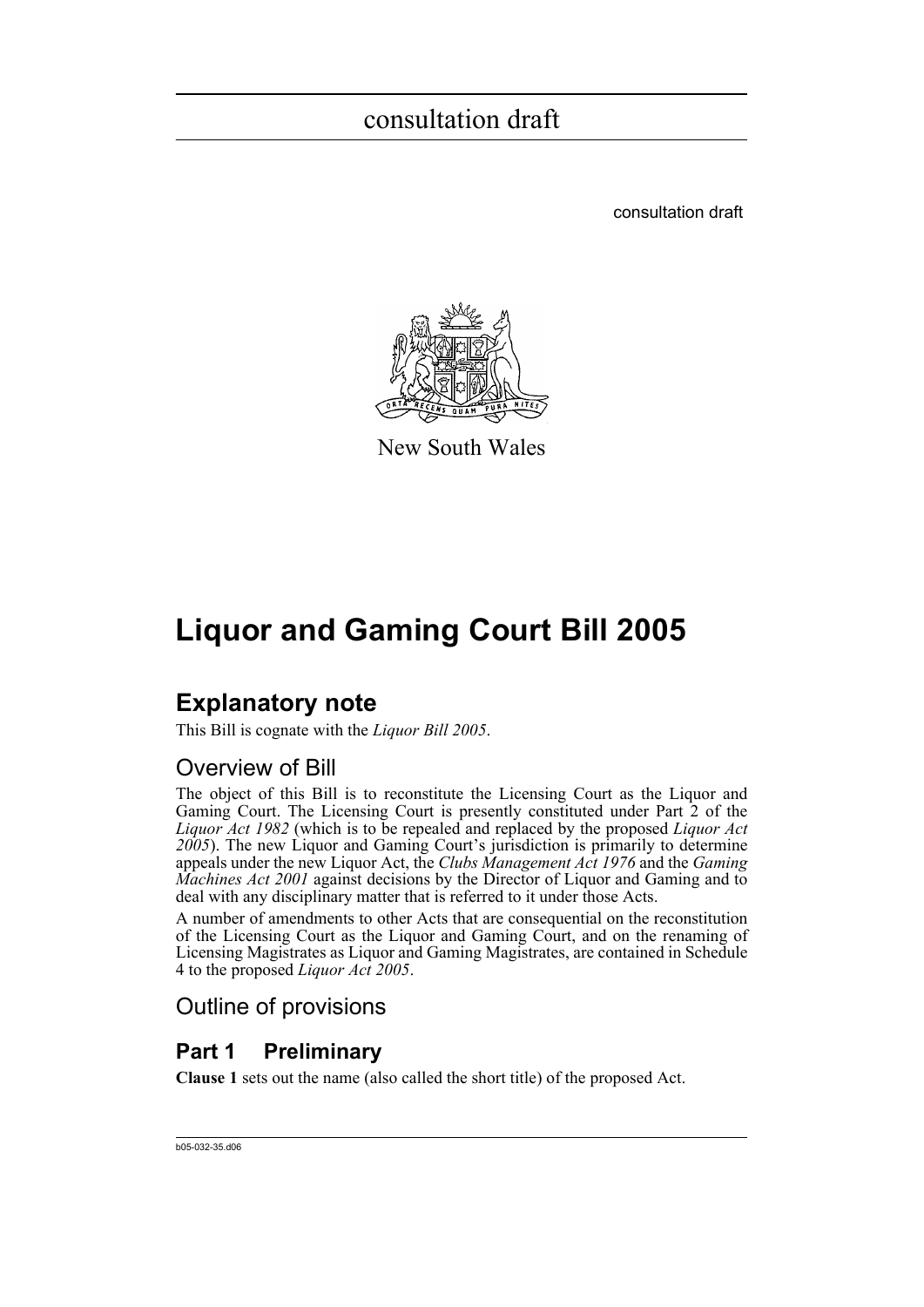Liquor and Gaming Court Bill 2005

Explanatory note

**Clause 2** provides for the commencement of the proposed Act on a day or days to be appointed by proclamation.

**Clause 3** defines certain words and expressions used in the proposed Act.

### **Part 2 The Liquor and Gaming Court**

### **Division 1 Constitution and jurisdiction**

**Clause 4** constitutes the Liquor and Gaming Court as a court of record.

**Clause 5** deals with the jurisdiction of the Court, which includes the jurisdiction conferred on the Court under the proposed *Liquor Act 2005*, the *Clubs Management Act 1976* and the *Gaming Machines Act 2001*.

**Clause 6** provides for the appointment by the Governor of at least one Liquor and Gaming Magistrate (who must be a Magistrate).

**Clause 7** describes the manner in which the Court is to be constituted.

**Clause 8** provides for sittings of the Court.

**Clause 9** disqualifies a person from sitting in (or as) the Court in certain circumstances.

**Clause 10** provides for the appointment of registrars of the Court.

#### **Division 2 Procedure**

**Clause 11** provides that proceedings before the Court are to be commenced and regulated in the same way as proceedings before a Local Court.

**Clause 12** provides that proceedings before the Court are to be conducted in public unless the Court orders otherwise.

**Clause 13** provides for the giving of procedural directions.

**Clause 14** enables proceedings to be adjourned.

**Clause 15** provides for the amendment of documents that relate to proceedings before the Court.

**Clause 16** enables the Court to order costs in relation to proceedings.

### **Part 3 Miscellaneous**

**Clause 17** makes it an offence to commit contempt in the face of the Court and deals with proceedings for contempt.

**Clause 18** enables the Governor the make regulations for the purposes of the proposed Act.

**Clause 19** is a formal provision that gives effect to the savings, transitional and other provisions set out in Schedule 1.

**Clause 20** provides for the review of the proposed Act in 5 years.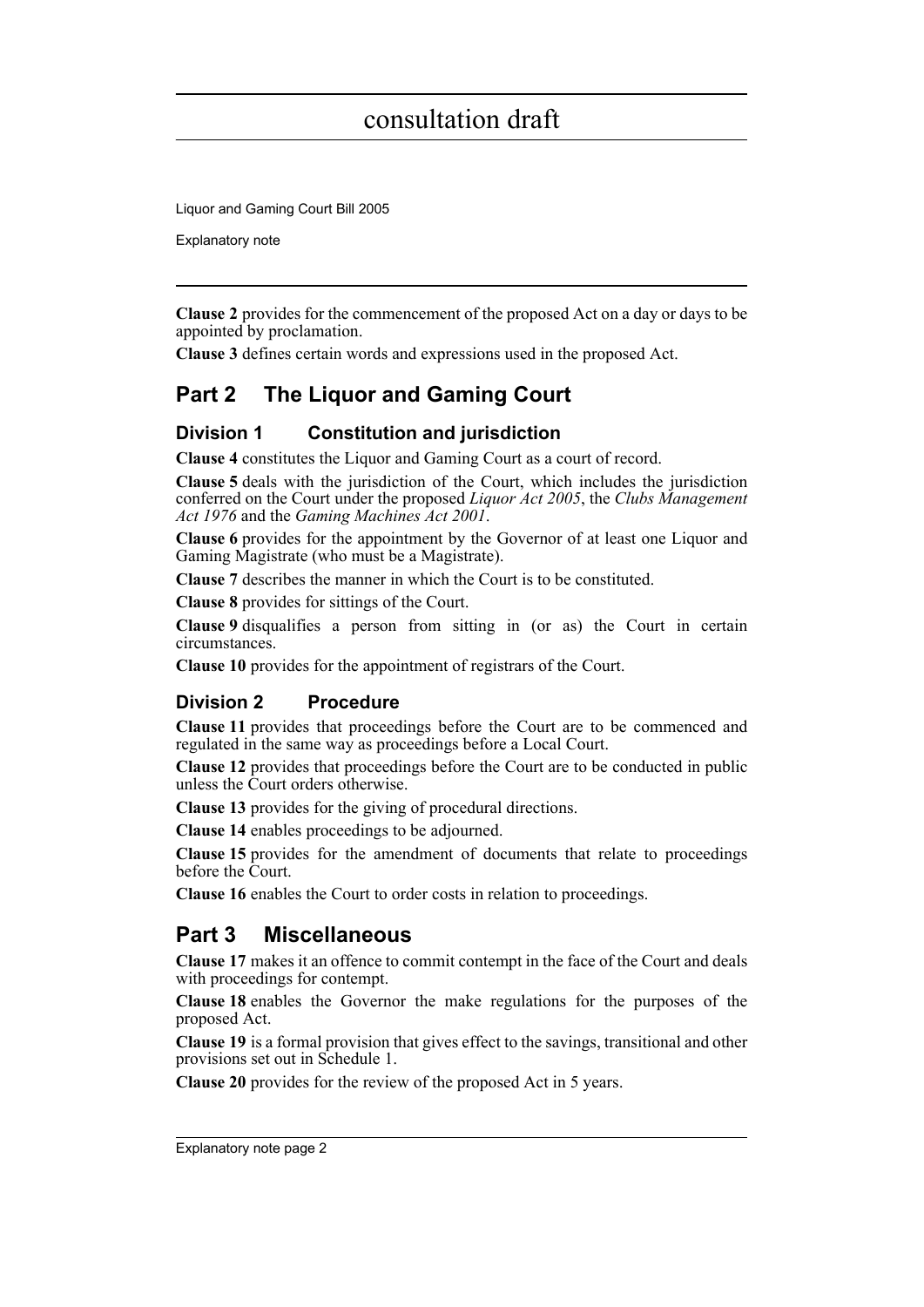Liquor and Gaming Court Bill 2005

Explanatory note

### **Schedule 1 Provisions relating to Liquor and Gaming Magistrates**

**Schedule 1** contains provisions relating the appointment of Liquor and Gaming Magistrates (including the appointment of the Chairperson of the Court).

### **Schedule 2 Savings, transitional and other provisions**

**Schedule 2** contains savings, transitional and other provisions consequent on the enactment of the proposed Act and the proposed *Liquor Act 2005* (including the abolition of the Licensing Court and the continuation of abolished judicial offices).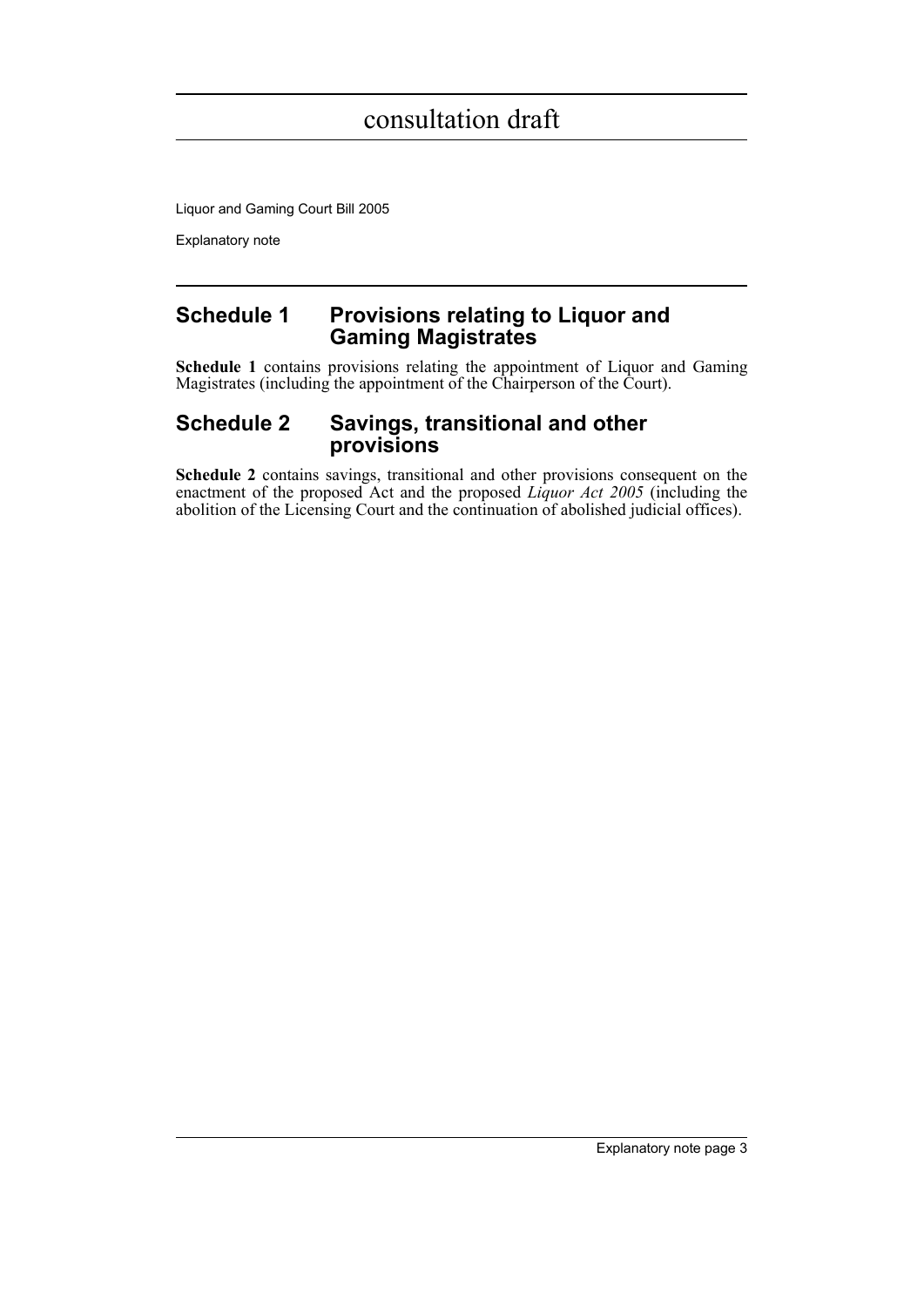Liquor and Gaming Court Bill 2005

Explanatory note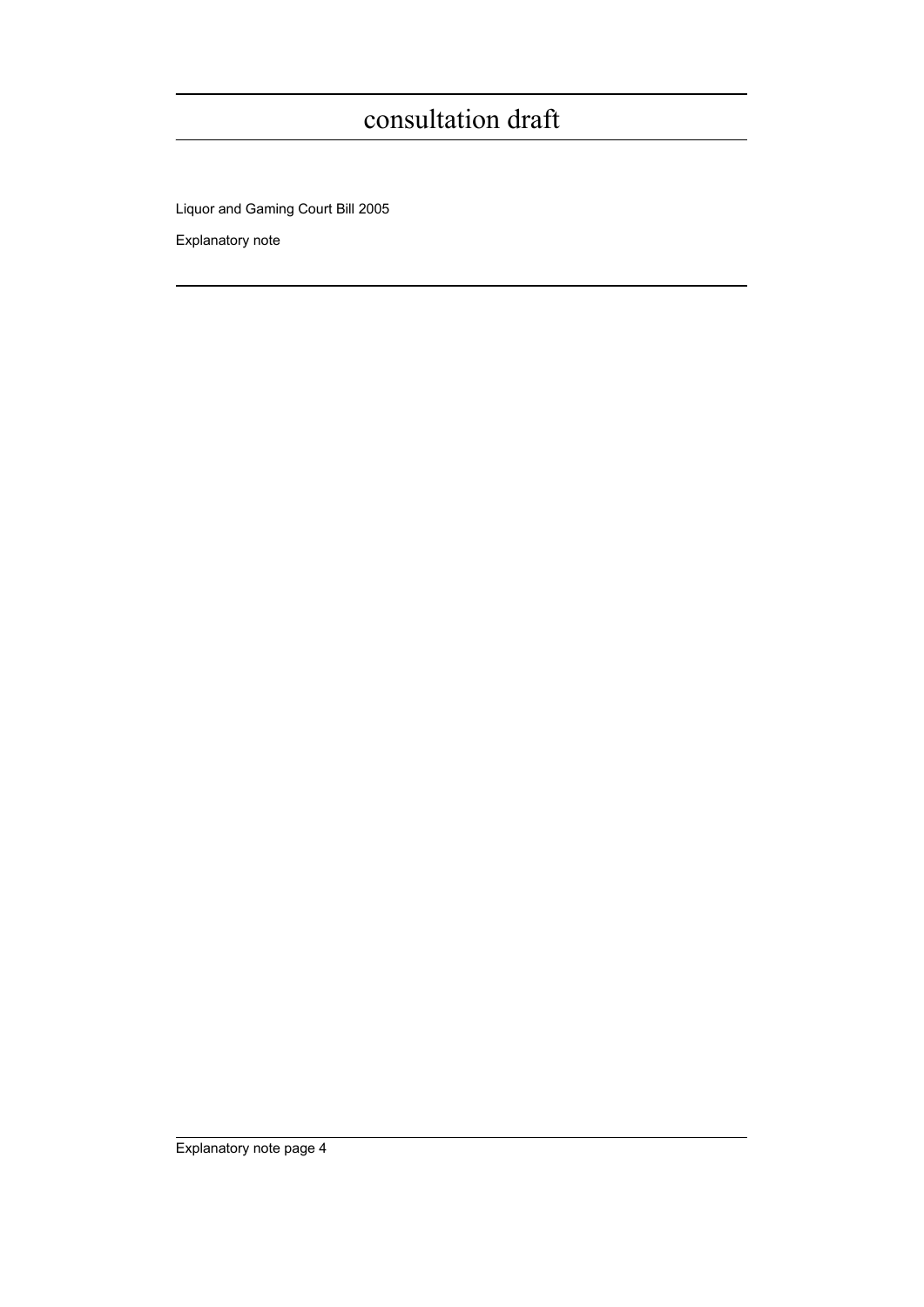

New South Wales

# **Liquor and Gaming Court Bill 2005**

# **Contents**

|        |                                                     | Page |
|--------|-----------------------------------------------------|------|
| Part 1 | <b>Preliminary</b>                                  |      |
|        | Name of Act<br>1                                    | 2    |
|        | $\mathbf{2}^{\prime}$<br>Commencement               | 2    |
|        | 3<br>Definitions                                    | 2    |
| Part 2 | <b>The Liquor and Gaming Court</b>                  |      |
|        | Division 1<br><b>Constitution and jurisdiction</b>  |      |
|        | Constitution of the Court<br>4                      | 3    |
|        | 5<br>Jurisdiction of the Court                      | 3    |
|        | 6<br>Appointment of Liquor and Gaming Magistrate    | 3    |
|        | 7<br>Composition of the Court                       | 3    |
|        | 8<br>Sittings of the Court                          | 4    |
|        | 9<br>Persons disqualified from sitting as the Court | 4    |
|        | Registrars of the Court<br>10                       | 5    |
|        |                                                     |      |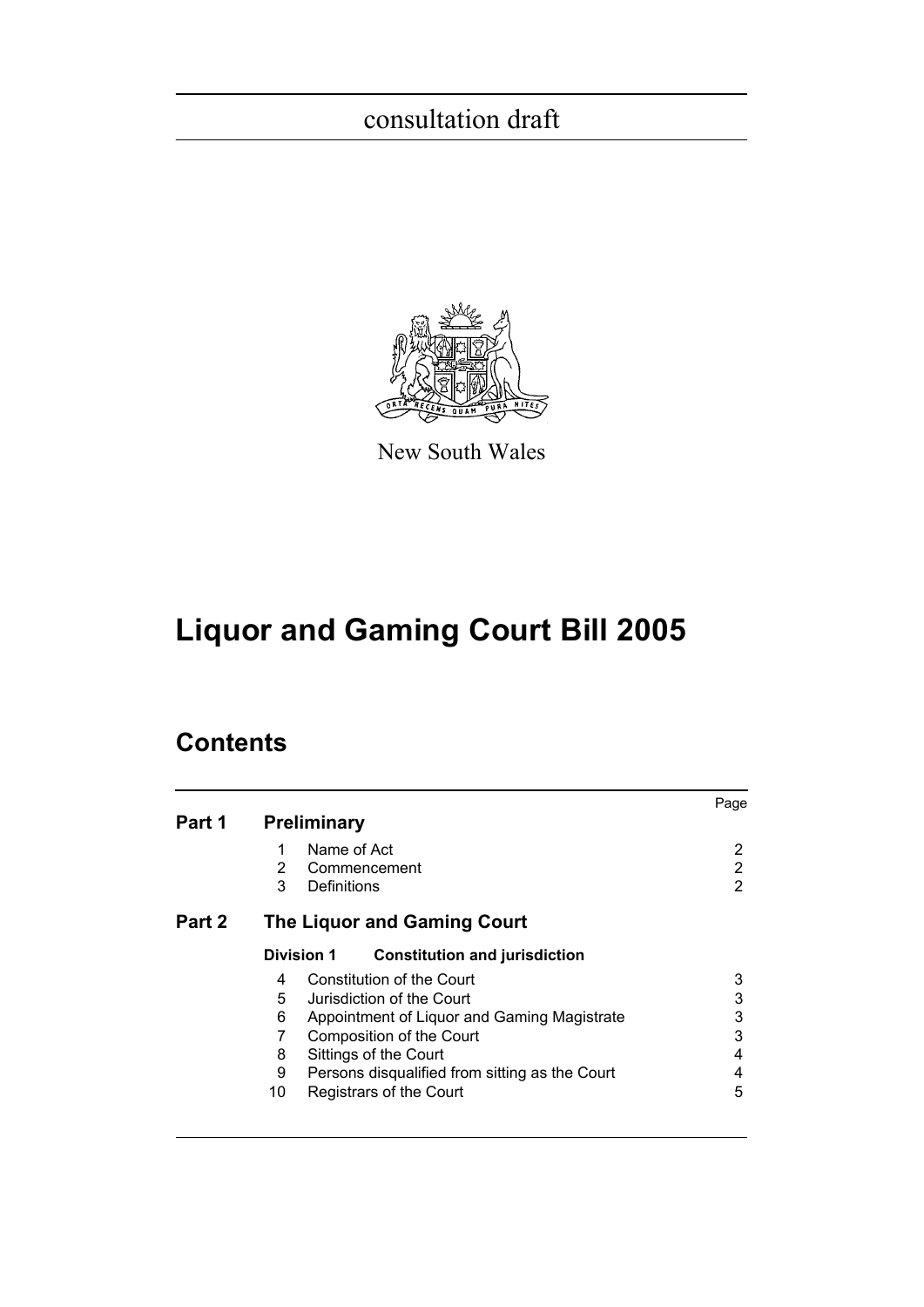Liquor and Gaming Court Bill 2005

Contents

|                   |                                                                | Page |
|-------------------|----------------------------------------------------------------|------|
|                   | <b>Division 2</b><br><b>Procedure</b>                          |      |
| 11                | Procedure before Liquor and Gaming Court                       | 5    |
| 12                | Proceedings to be conducted in public                          | 5    |
| 13                | Procedural directions                                          | 6    |
| 14                | Adjournments                                                   | 6    |
| 15                | Amendment of documents                                         | 6    |
| 16                | Costs                                                          | 6    |
| Part 3            | <b>Miscellaneous</b>                                           |      |
| 17                | Contempt                                                       |      |
| 18                | Regulations                                                    |      |
| 19                | Savings, transitional and other provisions                     |      |
| 20                | Review of Act                                                  |      |
| <b>Schedule 1</b> | <b>Provisions relating to Liquor and Gaming</b><br>Magistrates | 8    |
| <b>Schedule 2</b> | Savings, transitional and other provisions                     | 10   |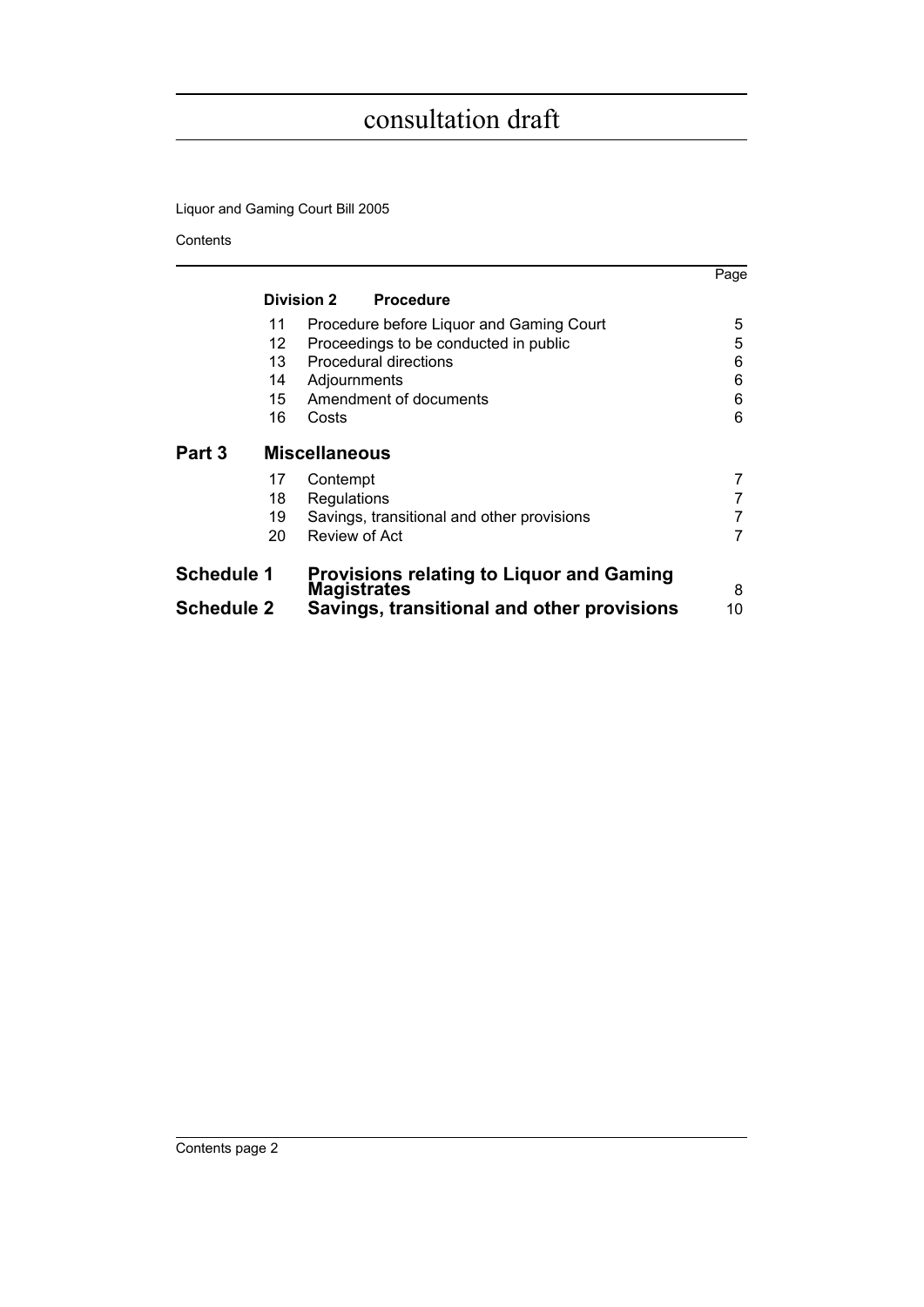

New South Wales

# **Liquor and Gaming Court Bill 2005**

No , 2005

### **A Bill for**

An Act to constitute the Liquor and Gaming Court of New South Wales.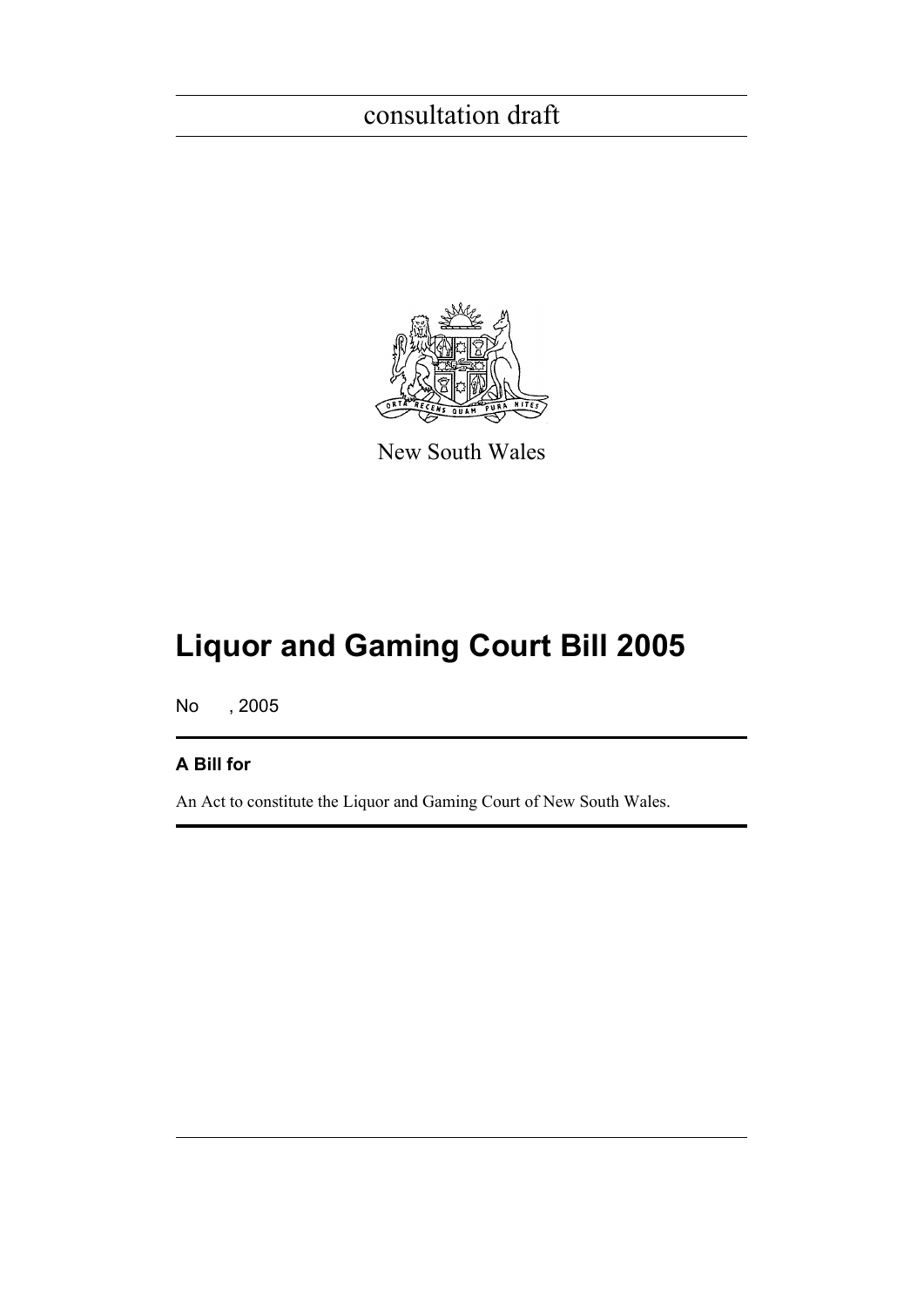Clause 1 Liquor and Gaming Court Bill 2005

Part 1 Preliminary

**The Legislature of New South Wales enacts:**

### <span id="page-7-1"></span><span id="page-7-0"></span>**Part 1 Preliminary**

#### **1 Name of Act**

This Act is the *Liquor and Gaming Court Act 2005*.

#### <span id="page-7-2"></span>**2 Commencement**

This Act commences on a day or days to be appointed by proclamation.

#### <span id="page-7-3"></span>**3 Definitions**

(1) In this Act:

*Chairperson* means the Chairperson of the Court. *Court* or *Liquor and Gaming Court* means the Liquor and Gaming Court of New South Wales constituted by this Act. *Liquor and Gaming Magistrate* means a Liquor and Gaming Magistrate appointed under this Act.

(2) Notes included in the text of this Act do not form part of this Act.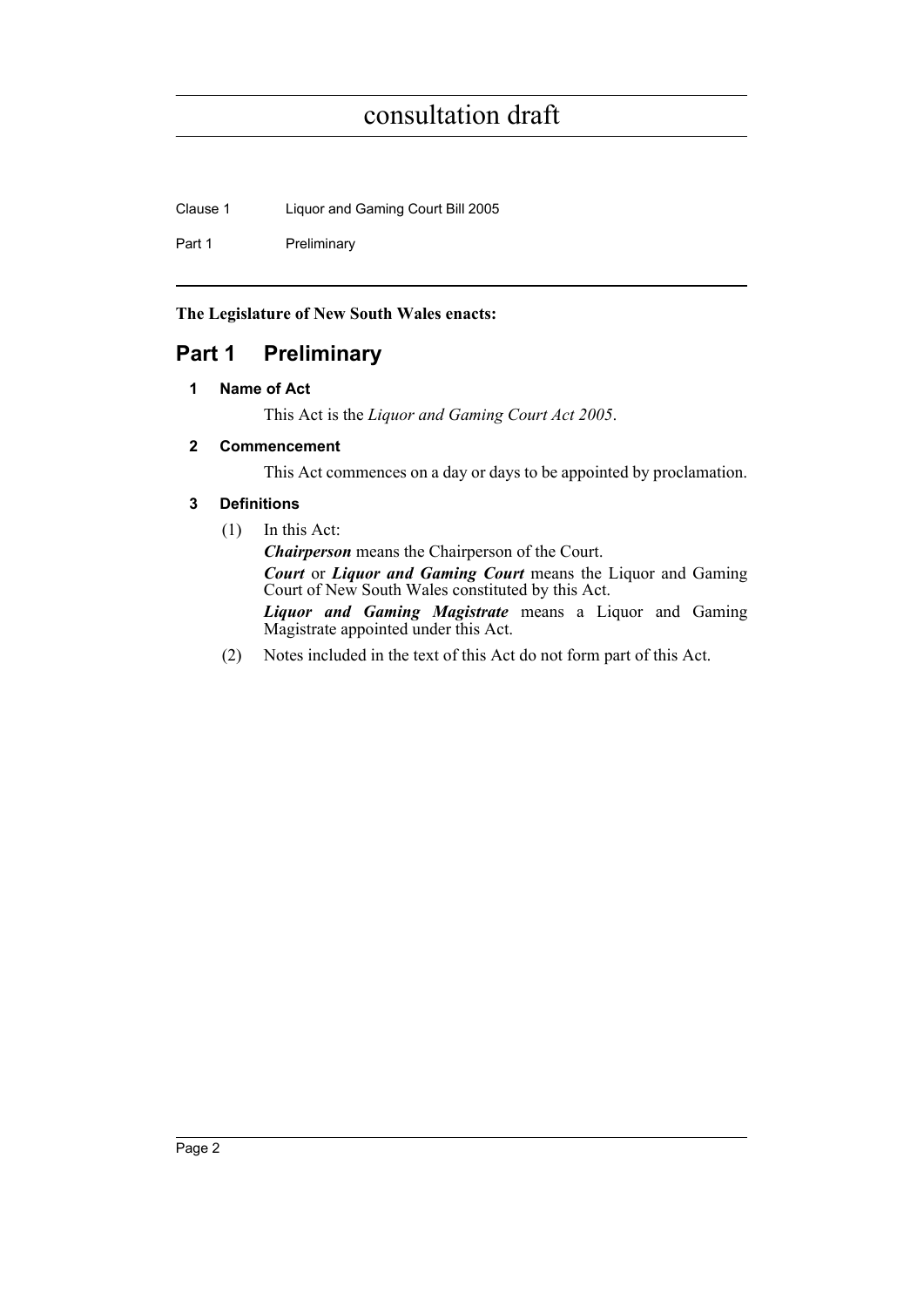Liquor and Gaming Court Bill 2005 Clause 4

The Liquor and Gaming Court **Part 2** Part 2

### <span id="page-8-0"></span>**Part 2 The Liquor and Gaming Court**

#### <span id="page-8-2"></span><span id="page-8-1"></span>**Division 1 Constitution and jurisdiction**

#### **4 Constitution of the Court**

There is constituted by this Act a court of record to be known as the Liquor and Gaming Court of New South Wales.

#### <span id="page-8-3"></span>**5 Jurisdiction of the Court**

The Liquor and Gaming Court has such jurisdiction as may be conferred or imposed on it by or under this or any other Act.

**Note.** The following Acts confer jurisdiction on the Court:

*Clubs Management Act 1976 Gaming Machines Act 2001 Liquor Act 2005*

#### <span id="page-8-4"></span>**6 Appointment of Liquor and Gaming Magistrate**

- (1) At least one person who is a Magistrate is to be appointed by the Governor as a Liquor and Gaming Magistrate. **Note.** If a person is to be appointed as a Liquor and Gaming Magistrate the person must first be appointed as a Magistrate under the *Local Courts Act 1982*.
- (2) A person holding office as a Liquor and Gaming Magistrate is taken to hold the office on a part-time basis:
	- (a) if, immediately before being appointed to the office, the person was a part-time Magistrate within the meaning of the *Local Courts Act 1982*, or
	- (b) if the person's appointment as a Liquor and Gaming Magistrate is expressed, in the instrument by which the person is appointed, to be on a part-time basis, or
	- (c) although not appointed on a part-time basis, the person, by agreement in writing entered into with the Chief Magistrate, exercises the functions of the office of a Liquor and Gaming Magistrate on a part-time basis.
- (3) Schedule 1 has effect with respect to a Liquor and Gaming Magistrate.

#### <span id="page-8-5"></span>**7 Composition of the Court**

- (1) The Court is to be constituted by:
	- (a) a Liquor and Gaming Magistrate sitting alone, or
	- (b) a Magistrate (other than a Liquor and Gaming Magistrate) sitting alone in accordance with a delegation to the Magistrate of any or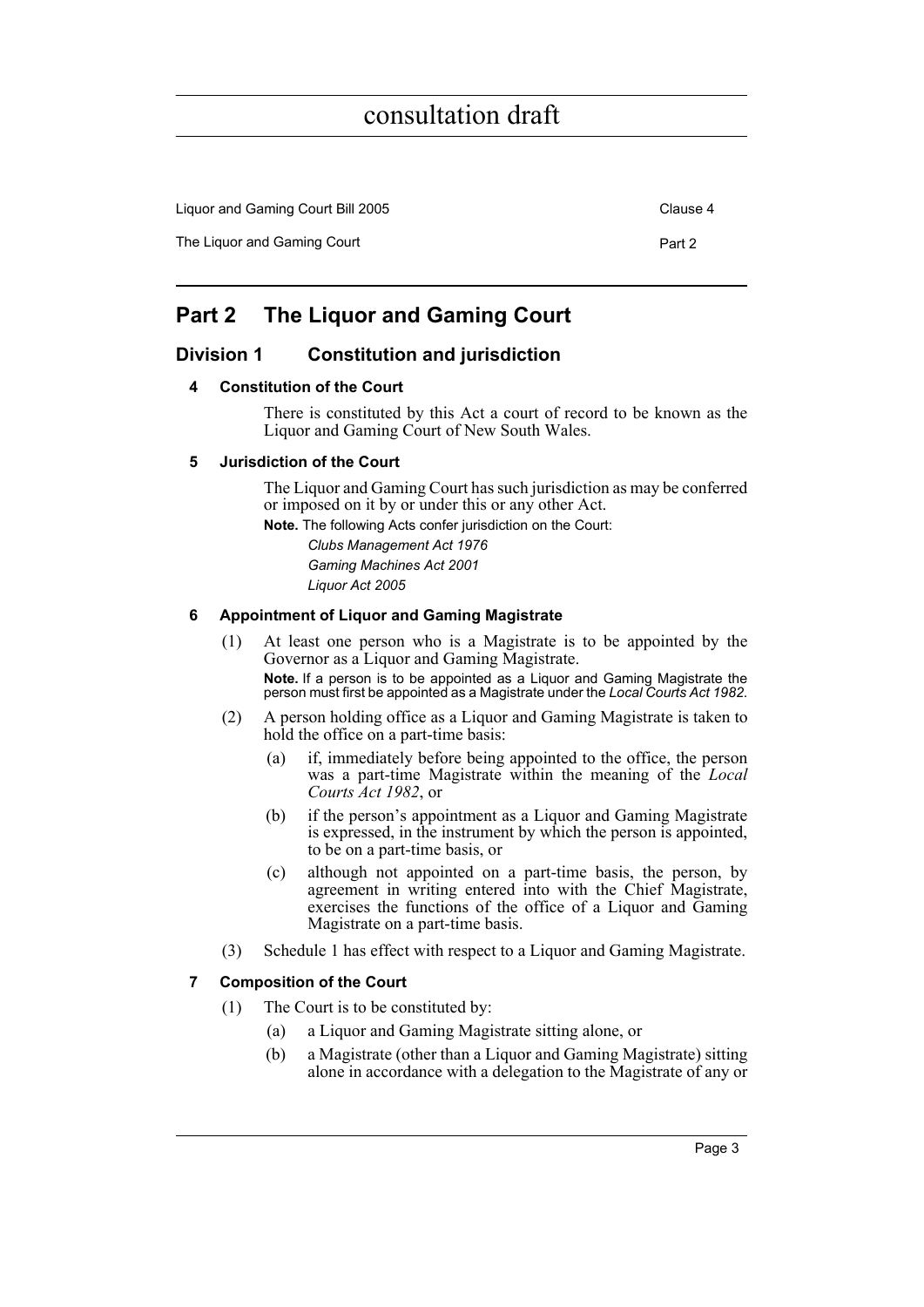Clause 8 Liquor and Gaming Court Bill 2005

Part 2 The Liquor and Gaming Court

all of the jurisdiction of a Liquor and Gaming Magistrate (either generally or in a particular case) by the Chairperson, or

- (c) if the Chairperson so directs (either generally or in a particular case)—2 or more Liquor and Gaming Magistrates.
- (2) If the Court is constituted as provided by subsection (1) (c):
	- (a) the Chairperson is to preside if the Chairperson is sitting, or
	- (b) if the Chairperson is not sitting, the Liquor and Gaming Magistrate nominated for the purpose by the Chairperson is to preside.
- (3) If the Court is constituted as provided by subsection  $(1)$  (c) and there is a difference of opinion among the members of the Court, the opinion of the majority is the opinion of the Court and, if there is an equality of votes, the presiding Liquor and Gaming Magistrate has a casting vote as well as a deliberative vote.
- (4) A signed opinion of a member of the Court sitting as constituted under this section may be delivered by any Liquor and Gaming Magistrate, whether or not the Magistrate who delivers the opinion is the Magistrate, or one of the Magistrates, who signed the opinion.

#### <span id="page-9-0"></span>**8 Sittings of the Court**

- (1) Sittings of the Court may be held at each place appointed under section 6 (1) of the *Local Courts Act 1982*.
- (2) Subject to this Act, the sittings and constitution of the Court are to be arranged by the Chairperson.

#### <span id="page-9-1"></span>**9 Persons disqualified from sitting as the Court**

- (1) A person is disqualified from sitting in or as the Court for the hearing and determination of a matter under any Act in which the Court has jurisdiction if:
	- (a) the person is beneficially interested in the manufacture or sale of liquor, or
	- (b) the person has a beneficial interest in any licensed premises, or
	- (c) the person holds a licence, or
	- (d) the person is beneficially interested in a trade or calling carried on under a licence, or
	- (e) a person to or with whom the person is, in such manner (if any) as may be prescribed by the regulations, related or connected is the holder of a licence in respect of premises in the neighbourhood of the premises in relation to which the matter is to be heard and determined, or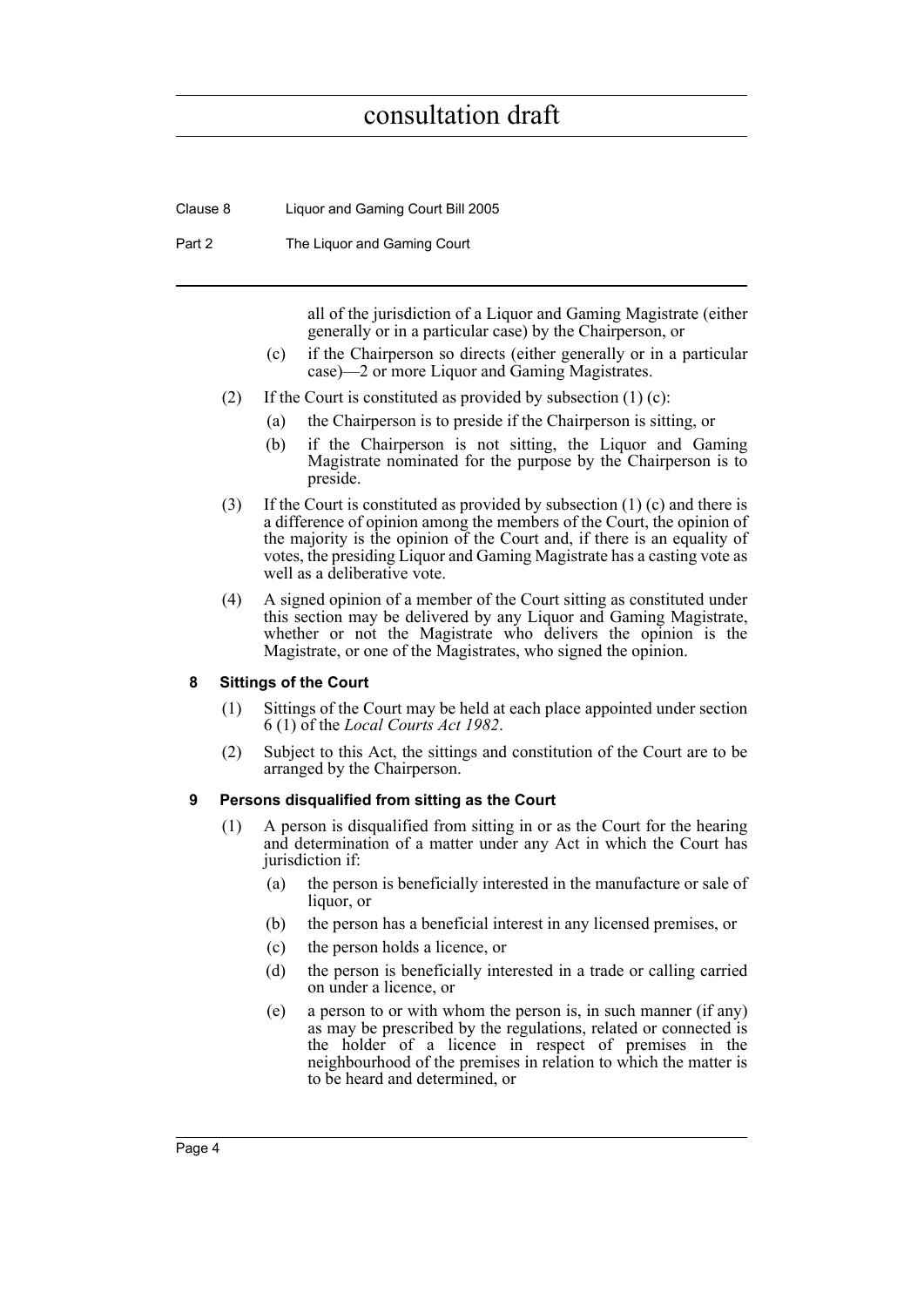Liquor and Gaming Court Bill 2005 Clause 10 The Liquor and Gaming Court **Part 2** and 2 and 2 and 2 and 2 and 2 and 2 and 2 and 2 and 2 and 2 and 2 and 2 and 2 and 2 and 2 and 2 and 2 and 2 and 2 and 2 and 2 and 2 and 2 and 2 and 2 and 2 and 2 and 2 and 2 and 2 and 2

- (f) the person is beneficially interested in a trade or calling carried on under a licence relating to premises referred to in paragraph (e).
- (2) In this section:

*licence* means:

- (a) a licence under the *Liquor Act 2005*, or
- (b) a gaming-related licence within the meaning of the *Gaming Machines Act 2001*.

*licensed premises* means premises to which a licence under the *Liquor Act 2005* relates.

#### <span id="page-10-0"></span>**10 Registrars of the Court**

Such registrars as may be necessary for the purposes of this Act are to be employed under Chapter 2 of the *Public Sector Employment and Management Act 2002*.

#### <span id="page-10-1"></span>**Division 2 Procedure**

#### <span id="page-10-2"></span>**11 Procedure before Liquor and Gaming Court**

- (1) Except as provided by or under this or any other Act, proceedings before the Court are, as nearly as practicable, to be commenced and regulated in the same way as summary proceedings before a Local Court.
- (2) In any proceedings before it, the Court:
	- (a) is not bound by the rules of evidence and may inform itself on any matter in such manner as it thinks fit, and
	- (b) is to act according to equity, good conscience and the substantial merits of the case without regard to technicalities or legal forms.
- (3) The Liquor and Gaming Magistrate who constitutes the Court or, if the Court is constituted by more than one Liquor and Gaming Magistrate, the presiding Magistrate, may take, administer or cause to be taken or administered any oath, declaration, affirmation or deposition relating to proceedings before the Court.

#### <span id="page-10-3"></span>**12 Proceedings to be conducted in public**

- (1) Proceedings before the Court are to be conducted in public, except as provided by subsection (2).
- (2) The Court may, on its own motion or on application by a party to proceedings before the Court, order that the proceedings are to be conducted wholly or partly in private if the Court is satisfied that it is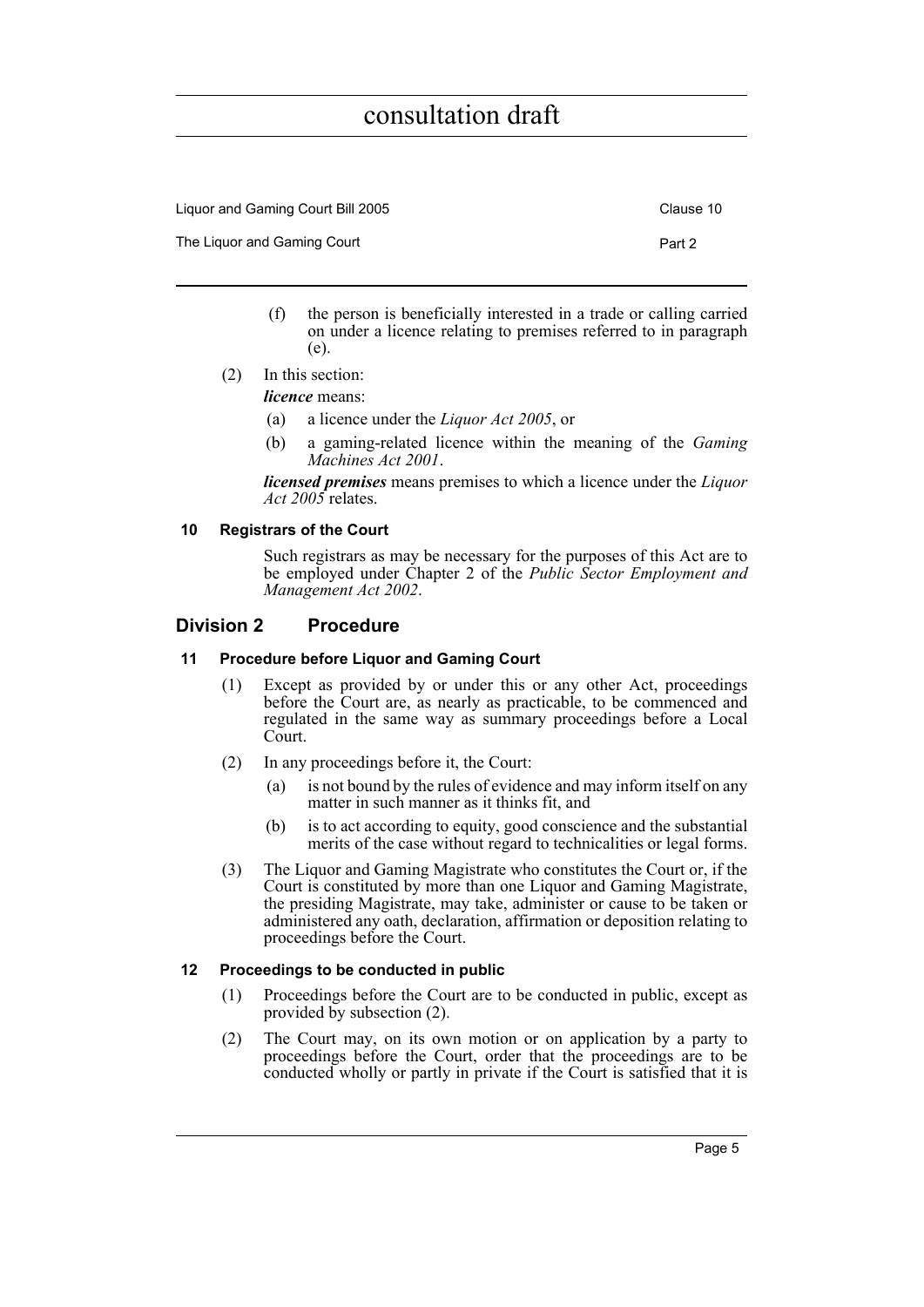Clause 13 Liquor and Gaming Court Bill 2005

Part 2 The Liquor and Gaming Court

desirable to do so because of the confidential nature of any evidence or other matter.

#### <span id="page-11-0"></span>**13 Procedural directions**

In relation to any proceedings before the Court:

- (a) a Liquor and Gaming Magistrate may, before the hearing of the proceedings, or
- (b) the Court may, of its own motion or on application,

give such directions, not inconsistent with this Act or any Act under which it has jurisdiction, as the Magistrate or Court thinks necessary or appropriate for the proper disposal of the proceedings.

#### <span id="page-11-1"></span>**14 Adjournments**

- (1) The Court may, at any stage of proceedings, adjourn the proceedings to a specified time or place.
- (2) If the Court is not constituted in accordance with this Act because a member of the Court is absent, any member of the Court who is present, or if no member of the Court is present a registrar of the Court, may adjourn the Court or the proceedings.
- (3) An adjournment of proceedings may be in such terms as to costs or otherwise as the Court thinks fit.

#### <span id="page-11-2"></span>**15 Amendment of documents**

On the hearing of any proceedings, the Court may, of its own motion, or on such terms as to costs or adjournment as it thinks fit, on the application of a party to proceedings:

- (a) permit the lodging or amendment of any notice or of any document or instrument necessary to the proceedings before the Court, and
- (b) disregard any omission, error, defect or insufficiency in respect of the giving, serving, affixing, keeping affixed, advertising or publishing of the document or instrument or any other matter or thing not going to the substance of the matter before the Court.

#### <span id="page-11-3"></span>**16 Costs**

The costs of any proceedings in the Court, including any costs incidental to proceedings, are to be paid by or apportioned between the parties in such manner as the Court orders.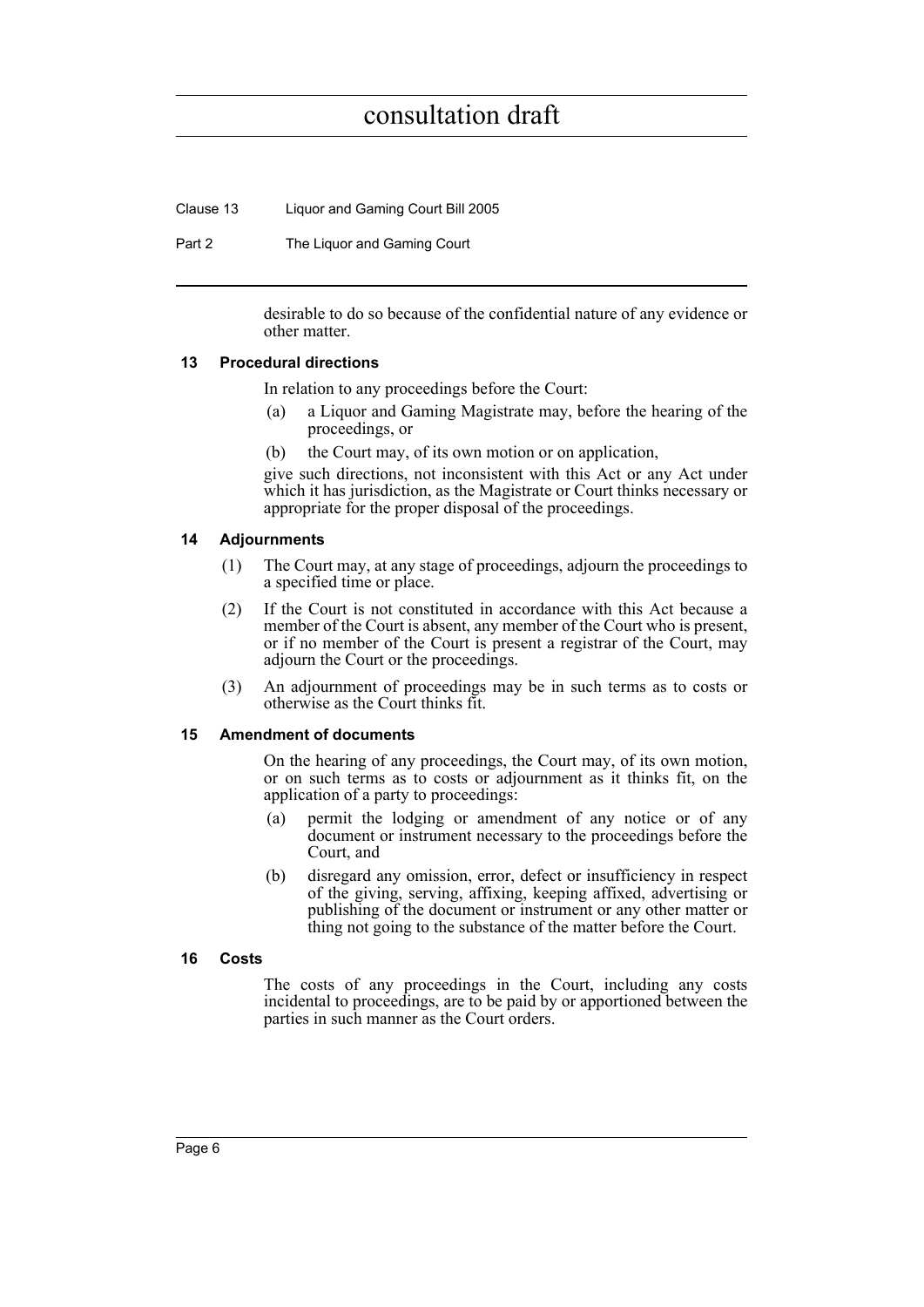Liquor and Gaming Court Bill 2005 Clause 17 Miscellaneous **Part 3** 

### <span id="page-12-0"></span>**Part 3 Miscellaneous**

#### <span id="page-12-1"></span>**17 Contempt**

- (1) A person must not commit contempt in the face of the Court. Maximum penalty: 10 penalty units or imprisonment for 14 days.
- (2) Proceedings for contempt are to be dealt with summarily before the Liquor and Gaming Court.
- (3) For the purposes of dealing with proceedings for contempt, the Liquor and Gaming Court has, and may exercise, the jurisdiction of a Local Court.

#### <span id="page-12-2"></span>**18 Regulations**

- (1) The Governor may make regulations, not inconsistent with this Act, for or with respect to any matter that by this Act is required or permitted to be prescribed or that is necessary or convenient to be prescribed for carrying out or giving effect to this Act.
- (2) In particular, the regulations may make provision for or with respect to the practice and procedure of the Court.

#### <span id="page-12-3"></span>**19 Savings, transitional and other provisions**

Schedule 1 has effect.

#### <span id="page-12-4"></span>**20 Review of Act**

- (1) The Minister is to review this Act to determine whether the policy objectives of the Act remain valid and whether the terms of the Act remain appropriate for securing those objectives.
- (2) The review is to be undertaken as soon as possible after the period of 5 years from the date of assent to this Act.
- (3) A report on the outcome of the review is to be tabled in each House of Parliament within 12 months after the end of the period of 5 years.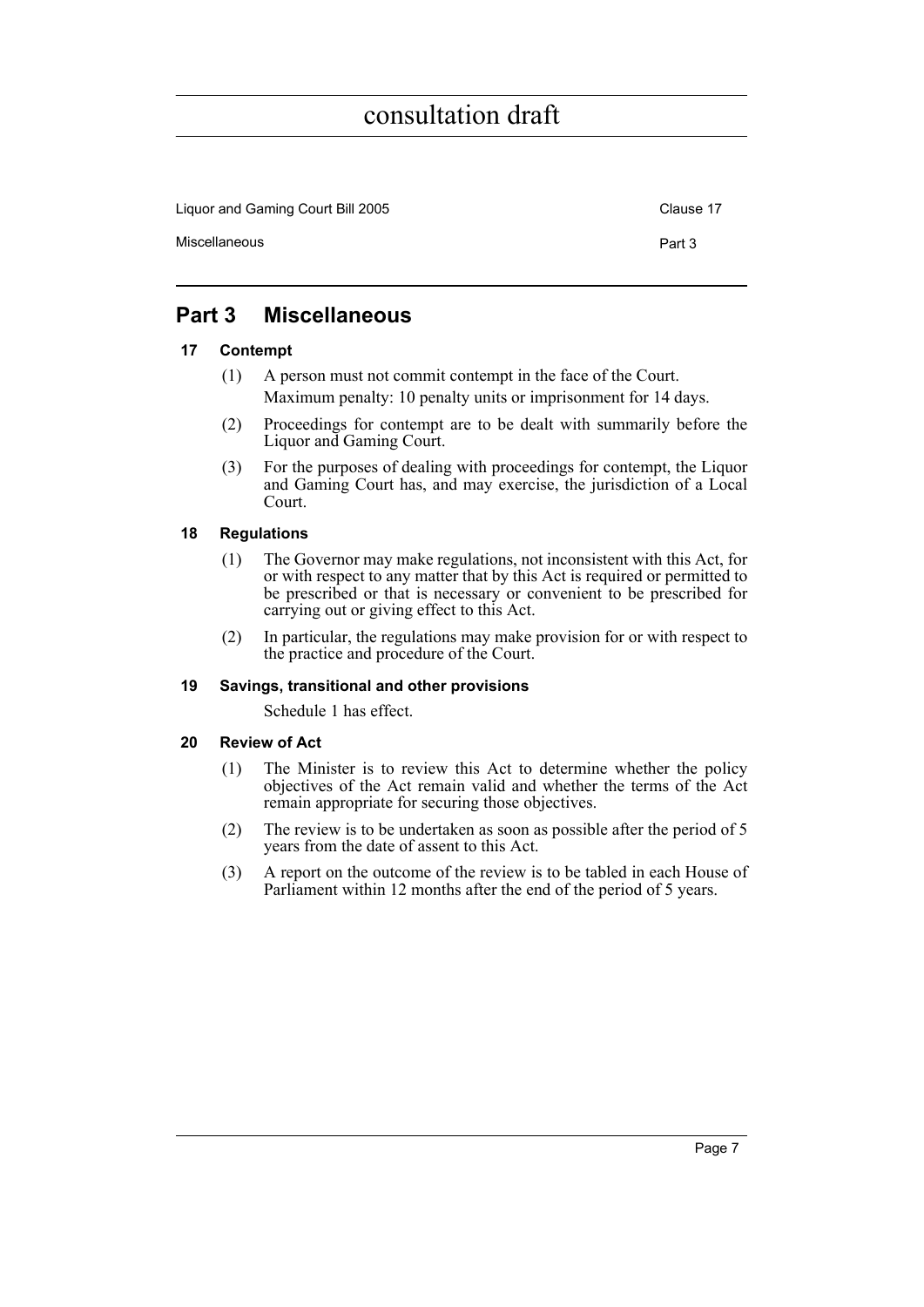Liquor and Gaming Court Bill 2005

Schedule 1 Provisions relating to Liquor and Gaming Magistrates

### <span id="page-13-0"></span>**Schedule 1 Provisions relating to Liquor and Gaming Magistrates**

(Section 6 (3))

#### **1 Appointment of Chairperson**

- (1) The Governor may appoint a Liquor and Gaming Magistrate as the Chairperson of the Liquor and Gaming Court.
- (2) A person appointed as the Chairperson ceases to hold office as such if the person ceases to hold office as a Liquor and Gaming Magistrate.

#### **2 Term of office**

A Liquor and Gaming Magistrate holds office for such period, not exceeding 7 years or past the date on which the Magistrate attains the age of 72 years, as is specified in his or her instrument of appointment, but is eligible for re-appointment.

#### **3 Remuneration**

- (1) A Liquor and Gaming Magistrate, other than a Liquor and Gaming Magistrate referred to in subclause (2), is entitled to be paid remuneration in accordance with the *Statutory and Other Offices Remuneration Act 1975*.
- (2) A Liquor and Gaming Magistrate who is a Magistrate with limited tenure within the meaning of the *Local Courts Act 1982* is entitled to be paid remuneration payable in respect of Magistrates with limited tenure under section 24 $(2)$  of that Act.

#### **4 Application of Public Sector Employment and Management Act 2002**

The *Public Sector Employment and Management Act 2002* does not apply to or in respect of:

- (a) the appointment of a Liquor and Gaming Magistrate, or
- (b) a Liquor and Gaming Magistrate during his or her term of office as such.

#### **5 Effect of appointment as Liquor and Gaming Magistrate**

- (1) A Liquor and Gaming Magistrate does not, by reason of being appointed as such, cease to be a Magistrate.
- (2) A Liquor and Gaming Magistrate may not engage in any business or employment outside the duties of his or her office except with the approval of the Governor.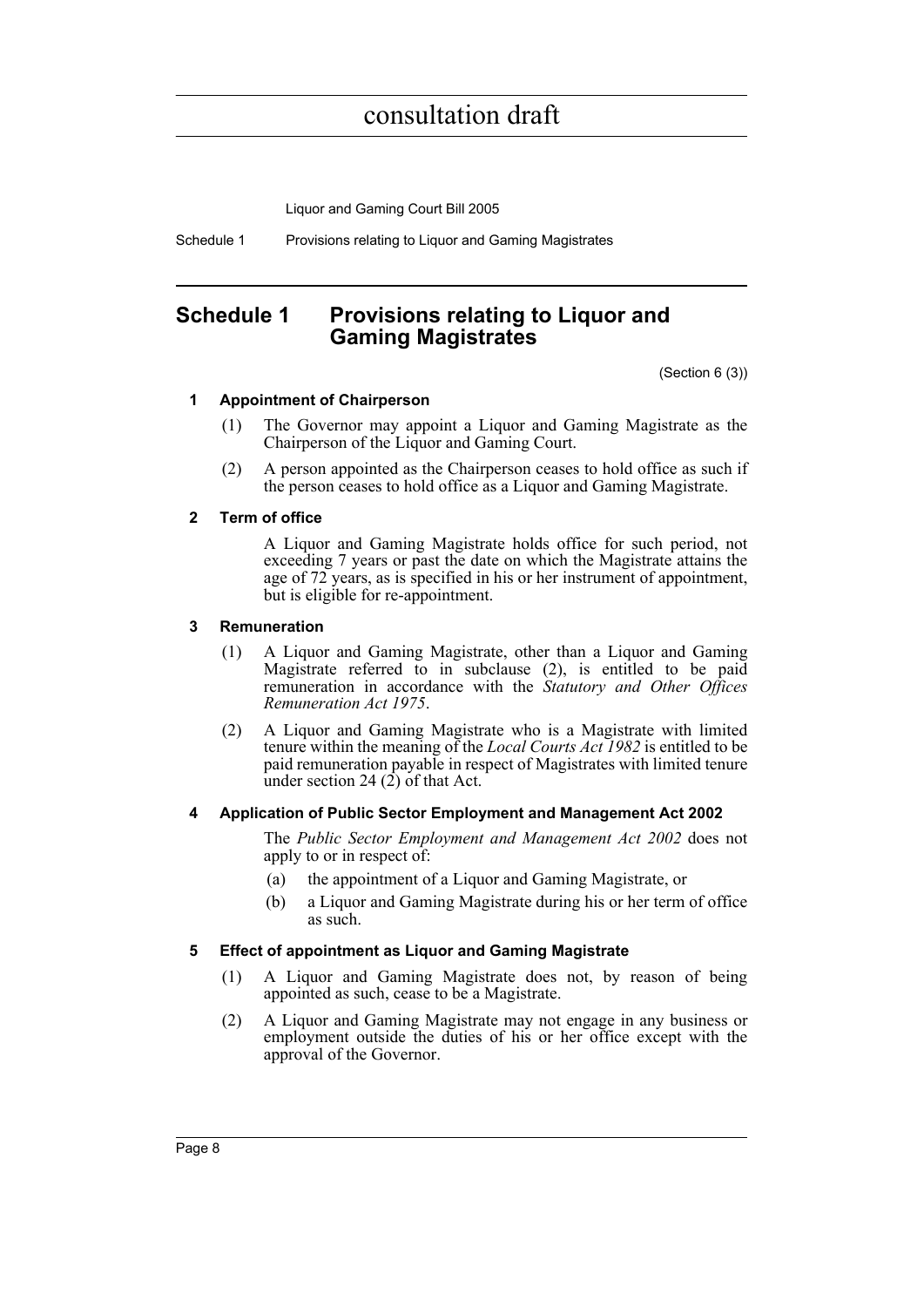Liquor and Gaming Court Bill 2005

Provisions relating to Liquor and Gaming Magistrates Schedule 1

#### **6 Vacation of office**

A person is taken to have vacated office as a Liquor and Gaming Magistrate if:

- (a) the person ceases to be a Magistrate, or
- (b) the person resigns office by instrument in writing addressed to the Minister and the Governor accepts the resignation, or
- (c) the person's term of appointment as a Liquor and Gaming Magistrate ends and the person is not reappointed.

**Note.** See also Part 9 of the *Constitution Act 1902* and Part 7 of the *Judicial Officers Act 1986* for provisions relating to the removal and suspension from office of judicial officers (which includes Liquor and Gaming Magistrates) and for other relevant provisions.

#### **7 Appointment of Magistrate unaffected by resignation etc**

A person does not cease to be a Magistrate merely because of:

- (a) his or her resignation from office as a Liquor and Gaming Magistrate, or
- (b) the expiration of his or her term of office as a Liquor and Gaming Magistrate.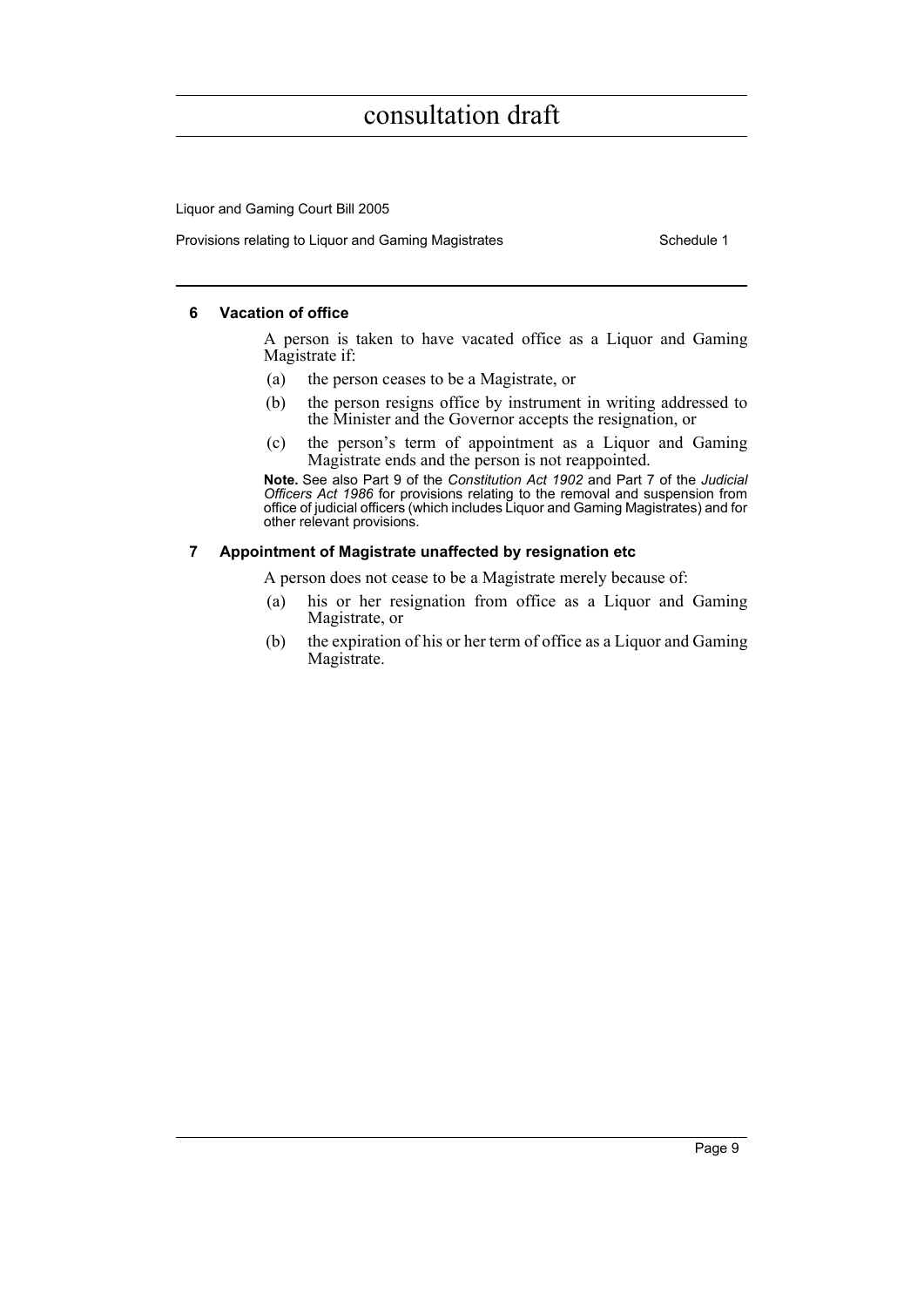Liquor and Gaming Court Bill 2005

Schedule 2 Savings, transitional and other provisions

### <span id="page-15-0"></span>**Schedule 2 Savings, transitional and other provisions**

(Section 19)

### **Part 1 General**

#### **1 Regulations**

(1) The regulations may contain provisions of a savings or transitional nature consequent on the enactment of the following Acts:

this Act

*Liquor Act 2005*

- (2) Any such provision may, if the regulations so provide, take effect from the date of assent to the Act concerned or a later date.
- (3) To the extent to which any such provision takes effect from a date that is earlier than the date of its publication in the Gazette, the provision does not operate so as:
	- (a) to affect, in a manner prejudicial to any person (other than the State or an authority of the State), the rights of that person existing before the date of its publication, or
	- (b) to impose liabilities on any person (other than the State or an authority of the State) in respect of anything done or omitted to be done before the date of its publication.

### **Part 2 Provisions consequent on enactment of this Act and the Liquor Act 2005**

#### **2 Definitions**

In this Part:

*former Act* means the *Liquor Act 1982*.

*former Court* means the Licensing Court constituted under Part 2 of the former Act.

*relevant repeal date* means the date on which Part 2 of the former Act is repealed by the *Liquor Act 2005*.

#### **3 Abolition of Licensing Court and continuation of judicial office**

(1) The Licensing Court of New South Wales is abolished on the relevant repeal date.